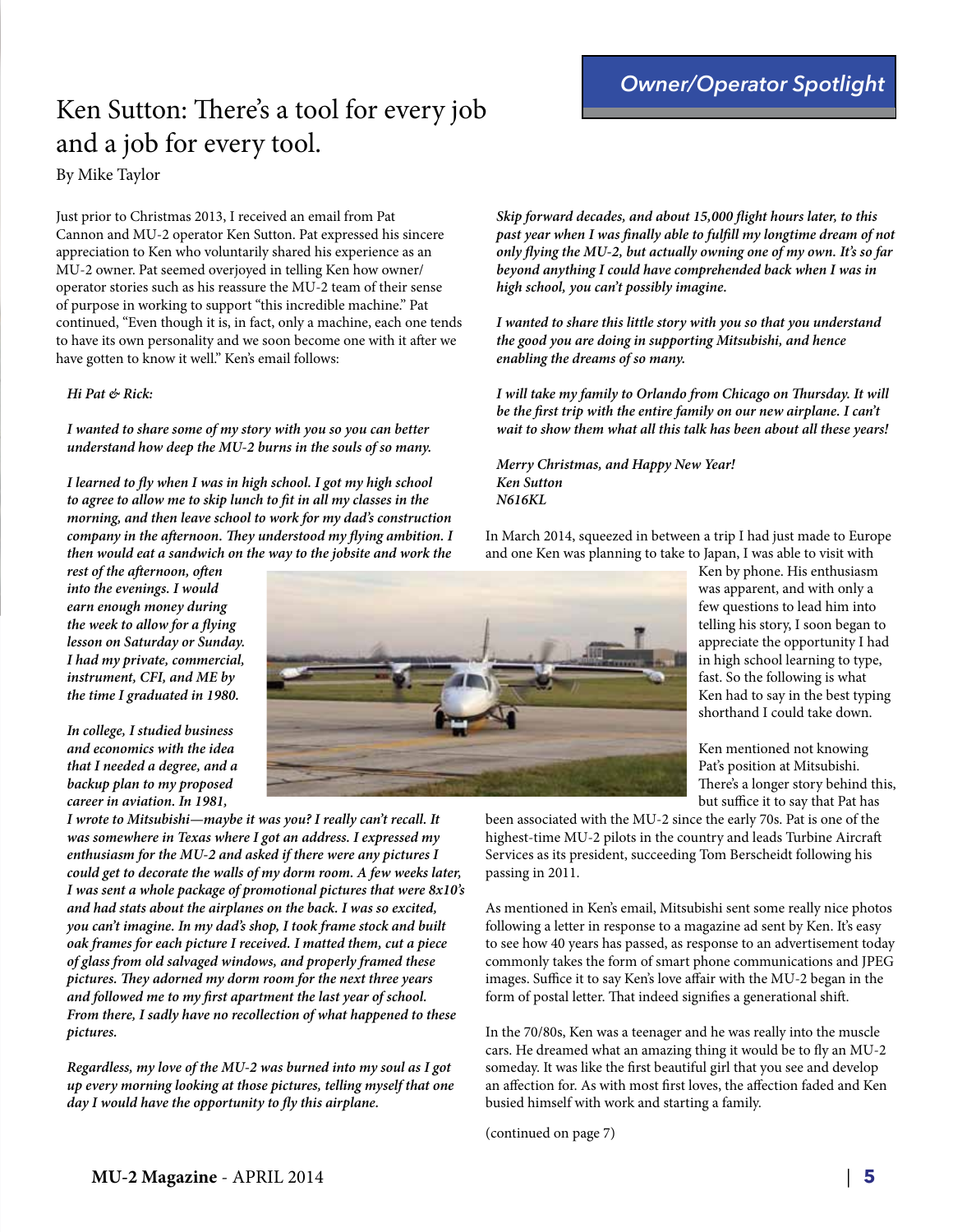# Ken Sutton (continued)

Ken owned and few a 2003 model Cessna 310 until the end of 2013. He would travel all over the country in it for business and personal trips that made sense. He worked for the airlines, and knew well that owning a small airplane "opened up another part of the world." He could fy it on his own schedule and to destinations not well served by commercial transports. But Ken would not pull the trigger on buying an MU-2 until much later in his fying career.

The 310 was a challenge, according to Ken, and would prove to be no where near as capable as the MU-2. His father, in the construction business, used to tell him "there's a tool for every job and a job for every tool."

Weather was an issue with the smaller aircraft. This led Ken to search for higher performance aircraft such as twin Cessnas, King Airs and Citation Jets. He launched into some very thorough research. His next plane would be one best suited for the fying he wished to do. Although the MU-2 was also a contender, his research would not be biased towards his past love affair with the aircraft.

Range, payload, and efficiency all played an important role in the decision to move up to an

airplane that Ken could use for his business travel, and occasional family travel needs. In the end, however, he was unable to convince himself that any of the other aircraft were better than the MU-2. In just more than six months of ownership, Ken was more and more convinced he made the right decision.

In the world of private pilots there are literally thousands of aircraf models from which to choose. And each pilot holds dear to his heart the memories of flying one or more aircraft in particular. This vastness of aircraft creates a community of pilots that are willing to share their experiences and partake in the sharing with other pilots who come along. Ken expressed unequivocally, that other pilots ofen love the MU-2 too.

When operating his MU-2 at commercial and non-commercial airports around the U.S., Ken encounters numerous pilots. He shared that many of these pilots tell him they have always wanted to fy the MU-2. Ken had heard this story himself while fying commercially and in his Cessna 310. Now that he owns one, he sees why. The appeal of the MU-2, in his words, is extraordinary, and it is a widespread sentiment among pilots he encounters.

As part of the path to buying the MU-2, research involved budgeting for its purchase and operation. Ken confrms that his expectations

have been spot on. He went on to say that often it has actually worked out much better than expected.

When asked about his experience with the aircraf, Ken commented that the job of learning and familiarizing himself with the MU-2 is now all consuming. He believes in the mantra: ask me again in a year. In other words, the experience is really all about the path to getting there. But he did say that the experience thus far is fabulous and continues to be.

"The MU-2 flies like an airliner or a jet. It's comfortable, it fit very well from day one, and every day it seems to fit better," said Ken. He equated the purchase to that of buying a pair of new shoes.

> Others have asked him what's next? Ken's simple answer: "This is it. For what we are doing it flls the need."

When pressed, Ken offered that he may fy his MU-2 to Norway later this year. He mentioned his wife is from there, and that an airport nearby their family home would make fight connections through other big cities unnecessary. He was convinced it's a good idea afer having spoken with Mike Laver, another MU-2 owner who few his aircraft around the world. "Canada

and the Caribbean are also in my future," says Ken.

For now he's busy fying between the college cities of his two daughters, one at Washington State in St. Louis, MO, and business trips to New York and Philadelphia, while living outside of Chicago. Ken conjectures that the MU-2 is "my little time machine."

FBOs really like the aircraf, according to Ken, and are helpful with facilitating his trips. Ken's other daughter was recently picked up at University of Michigan in Ann Arbor, whisked to Chicago's O'Hare airport for a last-minute visit with customs to prepare for their trip to Japan. All of this otherwise time-constrained travel was facilitated by use of the MU-2.

Ken mentioned that his MU-2 has new MT propellers, which offer impressive performance. In addition, the aircraft has "ramp presence." This relates to his teenage love affair with the MU-2 and its resonance with the muscle car fascination of his youth.

The MU-2 is the third airplane Ken has owned. Now 52, he sees owning the MU-2 as an all-in proposition. Ken worked with Jet Air to refurbish the instrument panel. SureFlight gave it new paint. The impressive overhaul of the 1973 model makes it look brand new.

(continued on page 11)